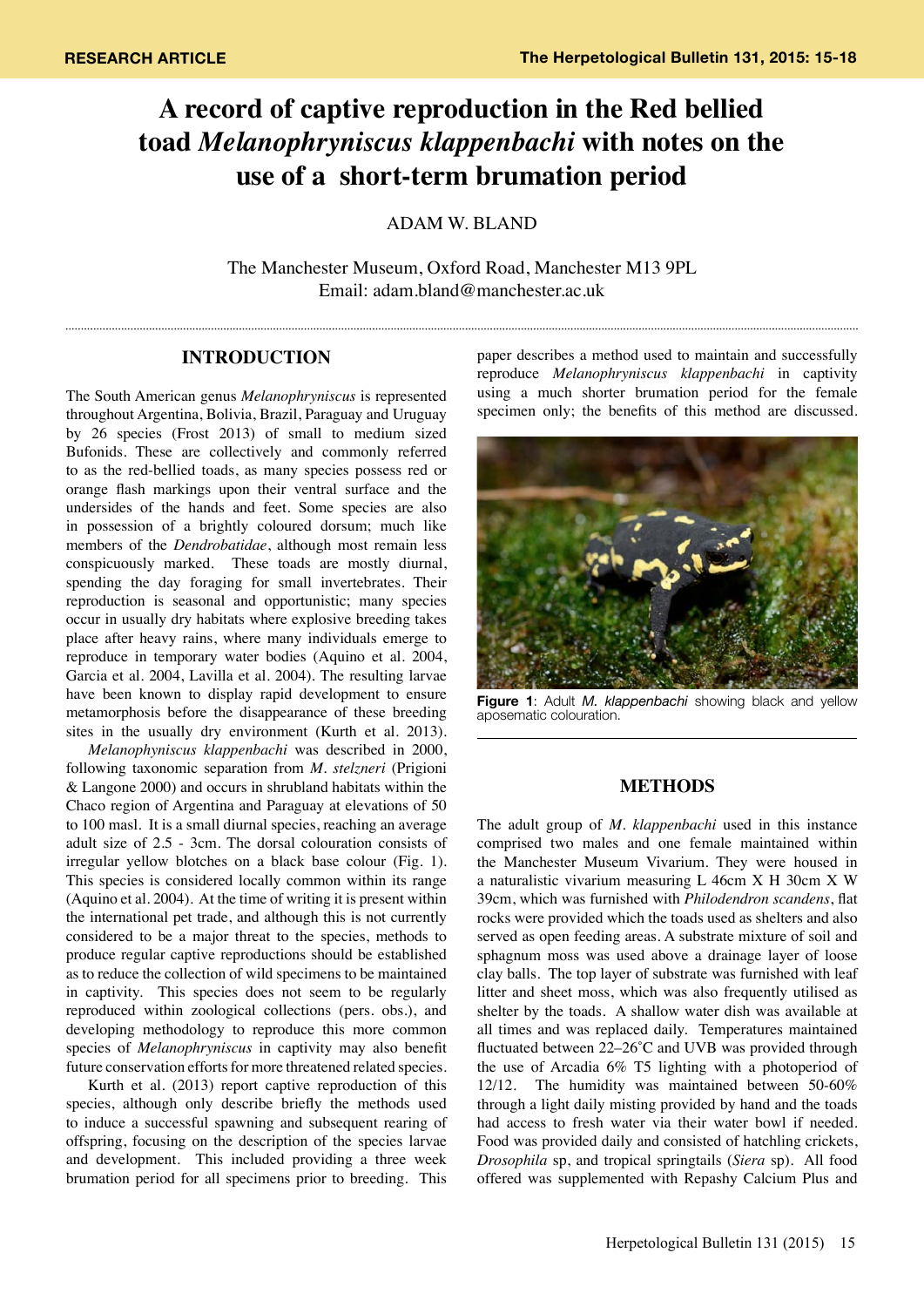

gut loaded with fresh fruit and vegetables when possible.

To attempt inducing reproductive behaviour in the specimens it was decided to follow Kurth et al. (2013) and provide a winter brumation period where the temperature was reduced to  $4 - 9^{\circ}$ C. In the description of this period by Kurth et al (2013) the brumation of specimens lasted three weeks and was provided for both males and females. In this instance, it was decided to provide this temperature reduction but only for the female whilst the males remained in normal conditions, and this period was only provided for four days. The female *M. klappenbachi* was housed within a ventilated container containing 10-15cm of sphagnum moss and placed within a refrigerator where temperatures fluctuated between 5-8̊C. Each day the toad was inspected to ensure no negative effects of conditioning were to be observed and as expected activity was reduced almost completely. Upon being removed from the refrigerator after the four day conditioning period was over, the female *M. klappenbachi* was then placed directly back into the regular vivarium where within minutes she became active and even began to feed. All specimens remained within normal conditions for a further four days allowing the female to feed and reacclimatise until all being placed within a semi-aquatic rain chamber.

The rain chamber created for this species measured L 60cm X H 45cm X W 45cm and contained 10cm of water maintained at temperatures between 20-25̊C. Floating pieces of cork bark were used as land areas and the water was well planted with *Elodea densa*, densely filling the rain chamber with plants aided the toads when moving through the water as they were not adept swimmers for long periods, they also provided egg deposition sites. An aquarium pump was used to circulate the water as artificial rain over the toads during the daytime hours between 10.00am and 4.00pm.

#### **RESULTS**

All three specimens were introduced to the rain chamber simultaneously and reacted to the change in environment immediately. Within 20-30 minutes both males began to call and actively pursued the female. Amplexus was achieved within 2 hours of introduction to the rain chamber, the amplectant pair continued to pace around the enclosure



**Figure 2:** Newly metamorphosed *M. klappenbachi*. **Figure 3:** Basic rearing containers used to house newly metamorphosed *M. klappenbachi.*

whilst the single male persisted with loud calls and attempts to displace the successful male.

After 24 hours egg deposition began and multiple clumps of spawn each containing in excess of 20 individual eggs were deposited in various areas of the rain chamber, attached to the aquatic plants and submersed areas of cork bark. During spawning and fertilisation the male cradled the eggs with his feet and carefully attached them to the chosen surface. The aquarium pump was turned off at this time to reduce the risk of rainfall causing damage or displacement of the eggs. Once the female finished depositing eggs, approximately two hours after egg deposition began, the male remained firmly in amplexus and they were separated in an effort to avoid the risk of exhausting the female. At this stage all specimens were then placed back into their regular vivarium, where breeding activity almost immediately ceased; short intermittent calls were heard as they began to settle back into their regular environment. The spawn was left to develop within the rain chamber.

Egg and larval development followed the description by Kurth et al (2013) with larvae hatching after 48 hours and developing to metamorphosis in a relatively short amount of time. The larvae remained in the rain chamber for the duration of their development. No water filtration was used, but instead 50% water changes were undertaken every 24- 48 hours and an air pump was used to oxygenate the water. The diet for the larvae consisted of finely powdered foods such as sera micron and powdered Spirulina algae dusted onto the surface of the water twice per day. The larvae spent much of their time clinging to the sides of the aquarium or objects in the water using their specialised mouthparts. The water temperature was maintained at 25̊C, which appeared to ensure healthy and consistent growth. The first specimen metamorphosed after 19 days of development, although others took double this length of time to metamorphose. When leaving the water, the toadlets climbed out onto the floating cork without any problem and care was taken to ensure newly emerged young were removed promptly as to avoid the risk of drowning if they were to fall back into the water; during the peak of metamorphosis the aquarium was inspected regularly.

The newly metamorphosed young measured between 5-7mm and lacked the colouration seen in the adults; they were mostly uniformly black in colour (Fig. 2). They were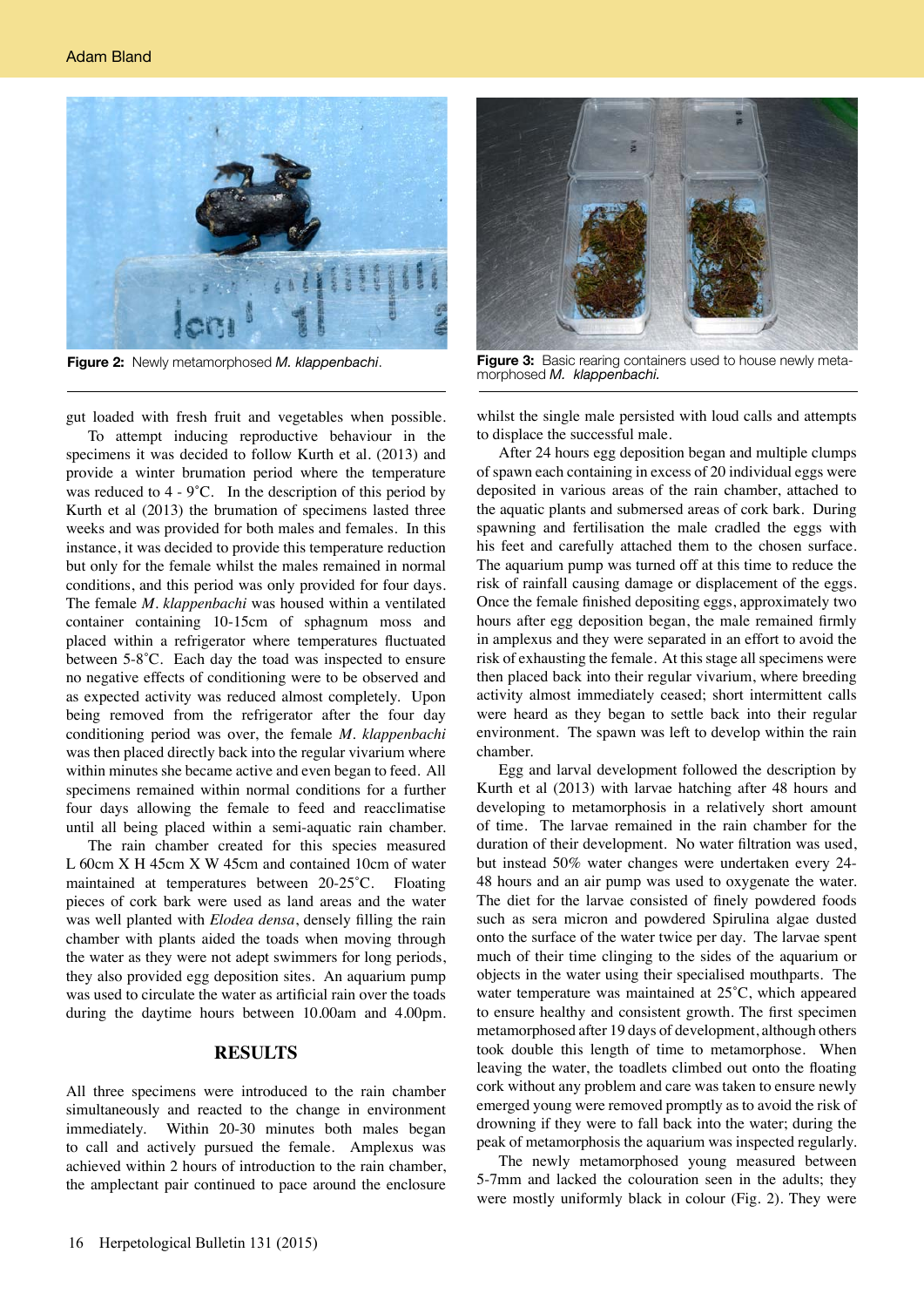housed in small partially ventilated plastic containers measuring L 15.5cm X H 6cm X W 7cm with a substrate of damp paper towel and moss for shelter (Fig. 3). Groups of up to 10-11 toadlets were housed in these containers. The containers were lightly misted with water once per day and the damp paper towel was replaced every second day. Feeding began 24 hours after metamorphosis and was provided by supplemented tropical springtails (*Siera* sp.) of varying sizes; young and adult springtails were readily consumed although young toads were unable to consume hatchling crickets. The use of the small rearing containers appeared essential in successful rearing of young, as this enabled toadlets to easily locate their prey items. It was found that feeding opportunities were required constantly for toadlets to maintain and support growth and body condition, large quantities of supplemented springtails were required daily and under this regime initial growth during the first 7-14 days was rapid. Early stages of the development of adult colouration also appeared during this time. Temperatures provided were between 22–26˚C, as with the adults. Size of rearing container was increased according to growth until specimens could be housed in naturalistic vivaria as used with the adults. This was achieved when young toads reached over 1cm in total length, at which time they also began to display their full adult colouration (Fig. 4) and feed upon hatchling crickets.



**Figure 4:** Adult colouration showing in toadlets measuring over 1cm in total length.

# **DISCUSSION**

There was little sexual dimorphism between the specimens and males were not often observed calling outside of breeding conditions; only infrequent short calls were observed occasionally when in normal conditions. The most useful characteristic to identify sex was size; females are slightly larger than males, the female measured only 4-5mm larger in SVL than the males of this group. Compared directly with one another the female was easily recognisable. It was also found that this species is one that prefers to feed on extremely small food items, any food item offered larger that a 1st instar cricket or even the larger *Drosophila hydei* was a struggle for the adult *M. klappenbachi* to easily swallow and usually refused. It was also evident that to successfully raise

toadlets it was essential to provide large quantities of small supplemented invertebrates to satisfy their voracious appetites and high metabolism during this age. Failure to do this will result in inconsistent weights during growth, metabolic problems and loss of specimens. Establishing cultures of tropical springtails in advance to maintain a constant supply was of high importance.

This species does not seem to fare well when maintained within a too humid or wet environment for long periods; as previously mentioned they are inhabitants of sub-tropical shrublands Once settled within the vivarium these mostly diurnal toads were observed to utilise hide areas within the enclosure underneath rocks, foliage and even small burrows in the substrate seemingly made by the toads themselves; although this behaviour was not observed. Activity at times was quite low and localised around their chosen hides where they would be observed feeding; although they would occasionally make use of the floor space of the vivarium during their periods of activity, deciding to rest and feed out in the open. During reproduction presumed multiple paternity was also observed as the competing male amplexed with the pair whilst the female began to spawn.

The decision to induce brumation and attempt breeding was only made when the toads maintained seemed in peak condition and of excellent health. Providing a short brumation period for only the female was a decision made after a previous attempt at reproduction using the same method, although without providing any brumation beforehand, was unsuccessful. This resulted in excellent reproductive behaviour in the male specimens although the female produced no spawn. It was clear that the males did not seem to require a temperature reduction to induce reproductive behaviour and it was shown that they were capable of successful egg fertilization without brumation; the change to a semi aquatic environment was a sufficient stimulus. However, a short brumation period seemed important to stimulate egg production in the female. It was noted that during this period the female began to swell and became noticeably rounder in appearance within 48 hours of being inside the refrigerator.

The length of time the female was maintained at low temperatures in this instance was also significantly shorter than provided by Kurth et.al (2013), showing that providing low temperatures for multiple weeks is not necessary for a successful reproduction and is also not required for both sexes but for females only. Species such as this that occur within a relatively dry environment depending on temporary breeding sites and which also show large seasonal and regular temperature fluctuations must become opportunistic in their reproductive habits. This species seems to remain opportunistic in captivity in its willingness to reproduce, and providing that temperature fluctuations are within the parameters that they would naturally experience in the wild, it may not be necessary for the cold brumation period to last quite as long as it does in situ. As the short term temperature reduction seems to be a sufficient stimulus, and the length of time it persists for in the wild is a constraint of nature, as the toads will explosively breed immediately once conditions are favourable. Therefore, in the captive environment it would seem that providing that the temperature reduction they